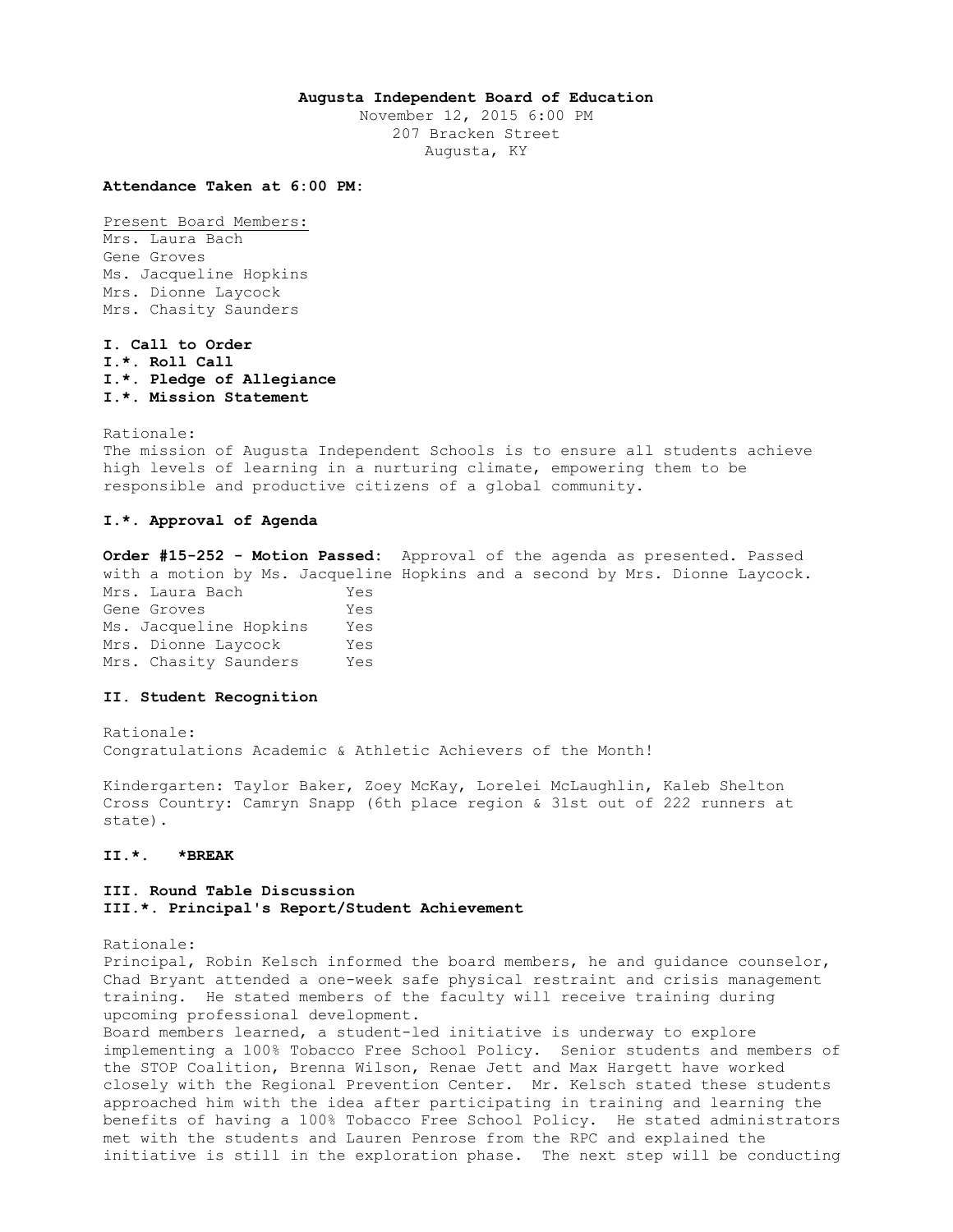surveys to gather input from students, staff and parents. Superintendent McCane stated the students will present to the board in the future, but ultimately, it was a board decision.

#### **III.\*. Audit Report FY-2015**

#### Rationale:

Steve Roberson, CPA with Kelley, Galloway & Company, PSC presented the district's FY-2015 annual financial audit report. The Independent Auditor's Report expressed an unqualified opinion on the basic financial statements of the Augusta Independent School District. No significant deficiencies related to the audit of the financial statements were reported on Internal Control over Financial Reporting and on Compliance and other matters based on an audit of financial statements performed in accordance with government auditing standards. No instances of noncompliance material to the financial statements of the Augusta Independent School district were disclosed during the audit and no significant deficiencies relating to the audit of the major federal award programs were reported. Mr. Roberson praised the district and finance officers, Tim Litteral and Kelley Gamble for improvements to the financial accounting and efficiency. Furthermore, he praised food services for ending the fiscal year with a balance over \$30,000 and being a self-sustaining department. Mr. Roberson informed board members of a new GASB 68 requirement for districts to record their district's KTRS liability which equates over \$400,000 for Augusta Independent. He stated there is no payment requirement, only to record the liability in the audit report.

**Order #15-253 - Motion Passed:** Approve to Accept the FY-2015 Annual Financial Audit Report passed with a motion by Gene Groves and a second by Mrs. Dionne Laycock.

| Mrs. Laura Bach     |                        | Yes |
|---------------------|------------------------|-----|
| Gene Groves         |                        | Yes |
|                     | Ms. Jacqueline Hopkins | Yes |
| Mrs. Dionne Laycock |                        | Yes |
|                     | Mrs. Chasity Saunders  | Yes |

## **III.\*. Budget Report**

#### Rationale:

Finance officer, Tim Litteral reported General Fund revenue receipts through October total \$499,000. \$26,400 was received in utility taxes, \$5,800 was collected in motor vehicle taxes, and \$2,700 in delinquent property taxes. \$5,900 in tuition was collected. \$6,700 was received in Medicaid reimbursement. Over \$447,000 was received in SEEK funding. Expenditures through the month of October were approximately \$463,000 which is nearly equal through the same period last year. Receipts exceed expenditures by approximately \$36,000 through October. The school budget indicated approximately \$9,300 was expended through October, with another \$550 in outstanding purchase orders. Copy machine and printing costs accounted for \$3,000, \$2,800 in general supplies, \$2,200 in furniture and fixtures, and \$1,700 in dues and fees. Maintenance expenses totaled \$86,500 through the first four months. \$28,000 was paid out for property taxes, \$24,950 on salaries and benefits, \$21,700 in utility expenses, \$3,600 in general supplies, and \$4,785 in maintenance repairs and professional services, and \$3,300 in machinery/furniture. 35.7% of the maintenance budget has been expended. Through the first four months, transportation costs are at \$30,300. \$7,000 was expended on two used buses, \$5,200 was expended on fleet insurance, \$12,900 was spent on salaries and benefits, \$3,250 was spent on diesel fuel, and \$875 on repair parts. Special Revenue Fund (2) Grant funding is on target with regards to the budget.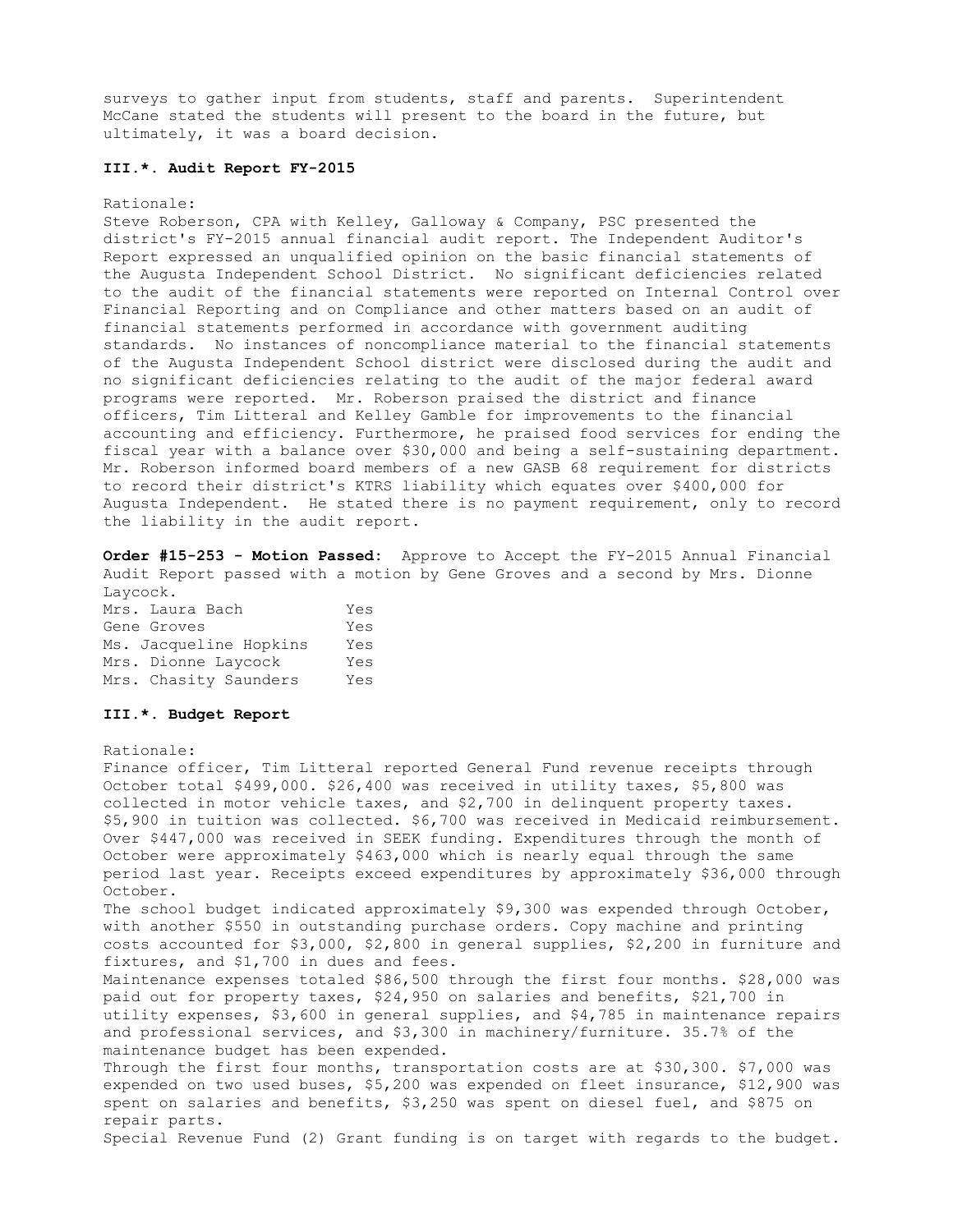Food service receipts total over \$41,000 through October. \$8,600 was generated locally, while \$32,000 was reimbursed from the NSLP. Receipts are down \$20,000 from the same period last year. Expenditures YTD total \$47,000, with \$19,300 towards salaries and benefits and \$27,600 on supplies and services. Expenditures are down \$12,000 from last year, but expenditures currently exceed revenues for the year by \$5,800. The current food service balance is \$11,175.

**Order #15-254 - Motion Passed:** Approve to Accept the Monthly Budget Report passed with a motion by Ms. Jacqueline Hopkins and a second by Mrs. Chasity Saunders.

Mrs. Laura Bach Yes Gene Groves Tes Ms. Jacqueline Hopkins Yes Mrs. Dionne Laycock Yes Mrs. Chasity Saunders Yes

### **III.\*. Facilities Report**

Rationale:

The Energy Management Report indicates during September, the district had a reduction in energy consumption of 44,167 kBTU (22.7%) and avoided approximately \$636 in energy charges. Through September-YTD, the district has reduced energy consumption by 67,686 kBTU (10.4%), avoiding approximately \$1,256 in energy charges. For the 1st quarter, the district used 10,790 fewer kilowatt-hours (kWh) and 300 fewer hundreds of cubic feet (CCF) of natural gas. Attached is the weather data that helps to explain why utility bills are higher or lower in some months as compared to the same months in previous years.

## Monthly Maintenance:

- $\checkmark$  Boiler Inspections were performed by Pfizer
- RJ Construction inspected a roof leak in the 5th grade classroom
- $\checkmark$  Greg Taylor repaired a gas leak in pipe going to band building
- $\checkmark$  Band room roof leak will be inspected on 11-10-15 and should still be under warranty
- $\checkmark$  Exit sign repaired in hall by science classroom
- $\checkmark$  Emergency lights replaced in gym
- $\checkmark$  Repaired door closer brackets to science classroom

Construction Renovation Update:

- $\checkmark$  Window installation is complete except for finishing work
- $\checkmark$  Blinds will be installed over Christmas break
- $\checkmark$  Interior door prototypes will be completed over Christmas break

**Order #15-255 - Motion Passed:** Approve to Accept the Facilities Report passed with a motion by Gene Groves and a second by Mrs. Dionne Laycock. Mrs. Laura Bach Yes Gene Groves Yes Ms. Jacqueline Hopkins Yes

| Mrs. Dionne Laycock |                       | Yes |  |
|---------------------|-----------------------|-----|--|
|                     | Mrs. Chasity Saunders | Yes |  |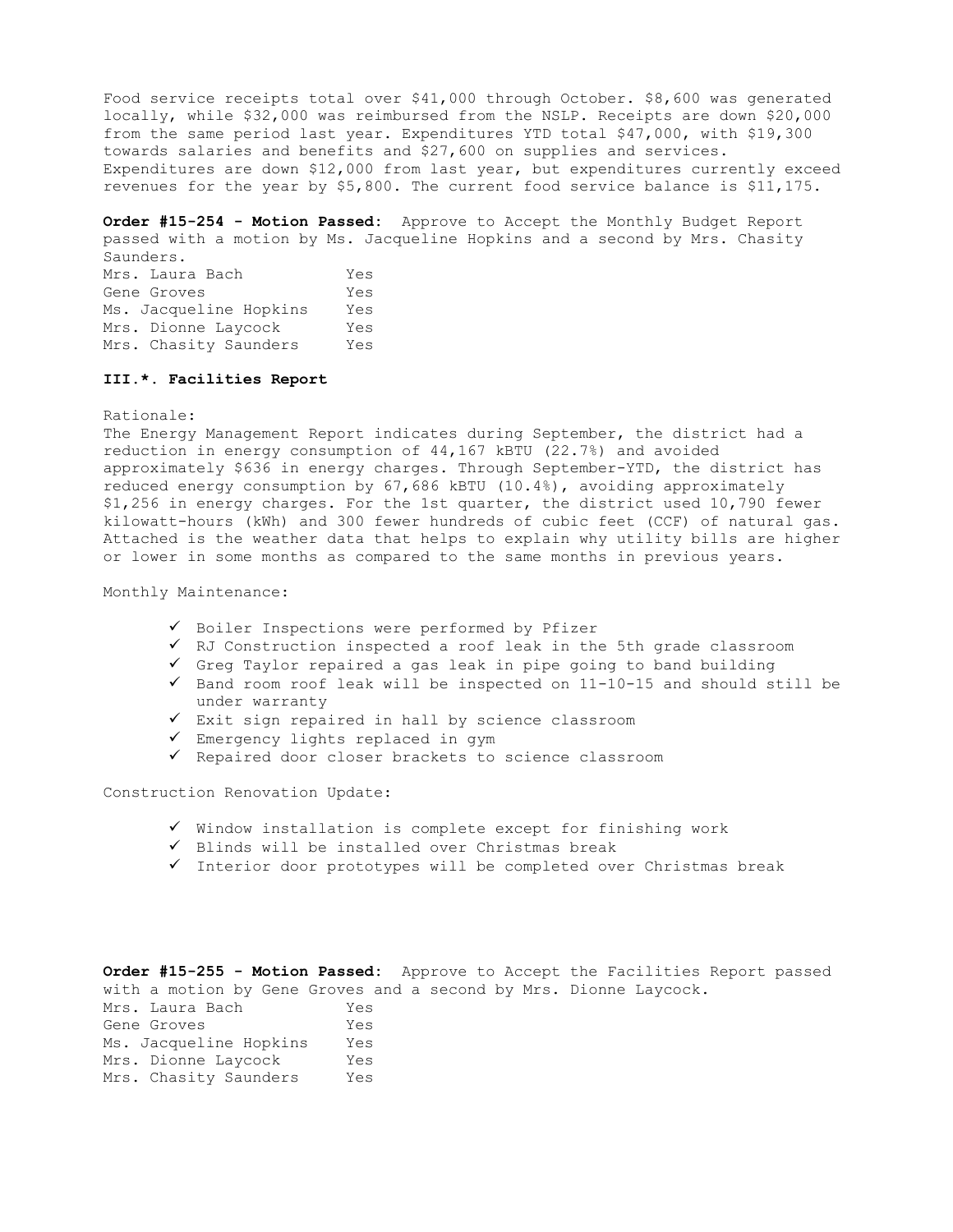#### **III.\*. Legislative Contact Role Nomination**

#### Rationale:

Board member, Jacqueline Hopkins was nominated by fellow board members to serve as the KSBA legislative contact. She agreed to serve a two-year term from January 1st, 2016 to December 31st, 2017. Superintendent McCane said the contact role is critical to assist KSBA governmental relations staff in mobilizing local constituents to contact their legislators. KSBA wants a strong advocacy effort because the 2016 legislature will be acting on a biennial state budget.

## **IV. Communications IV.\*. Superintendent's Report**

#### Rationale:

Superintendent McCane informed board members the Augusta Independent Educational Foundation 501(c) 3 status and articles of incorporation were delayed due to revisions needed to the paperwork. She stated the board of directors met and approved the needed revisions before resubmitting the revised documents to the Secretary of State and IRS.

Board members learned the 21st Century Community Learning Centers FY16 Request for Applications was released on November 9th. Superintendent McCane stated the district plans to submit an application that could bring over \$500,000 for before, during, after and summer programs to the students the next 5-years. She stated the federal grant is highly competitive so the district will seek assistance from a grant writing firm. She stated it would be a small investment with a big return to the students and community if the district was awarded a grant.

Superintendent McCane reported the annual Growth Factor Report was submitted to KDE. She explained SEEK funding is calculated based on the district's Average Daily Membership and Average Daily Attendance reported on the Growth Factor. Superintendent McCane said enrollment declined by approximately 18 students which will impact the amount of SEEK funding the district will receive next school year. However, she stated the district had a healthy attendance percentage over 95% reported on the Growth Factor Report. Superintendent McCane stated she would consult with KSBA to find options for board members needing an additional 45-minutes in training to complete the required training hours for the year.

Attendance for October: 95.31% and Enrollment: K-12: 264, P-12: 278

# **IV.\*. Citizens**

#### Rationale:

Joe Kiskaden, parent of 2015 graduate, Randy Kiskaden asked the board if district insurance could be used for medical expenses related to his son's broken arm that occurred during P.E. in March of 2015. He acknowledged the school was not at fault and it was an accident. However, he stated insurance paid only 60% of the \$11,000 in medical bills and any assistance from the district would be helpful.

Superintendent McCane explained the district no longer carries student accident insurance because it was too costly for the district. She stated this was the second year the district had not carried the insurance and was not required to do so. She further explained the district carries property, fleet and liability insurance but did not think it would cover student accidents. Only if the district was at fault, would the liability insurance cover student medical expenses incurred from an accident. Superintendent McCane stated she would contact the district's insurance agent and let Mr. Kiskaden know either way.